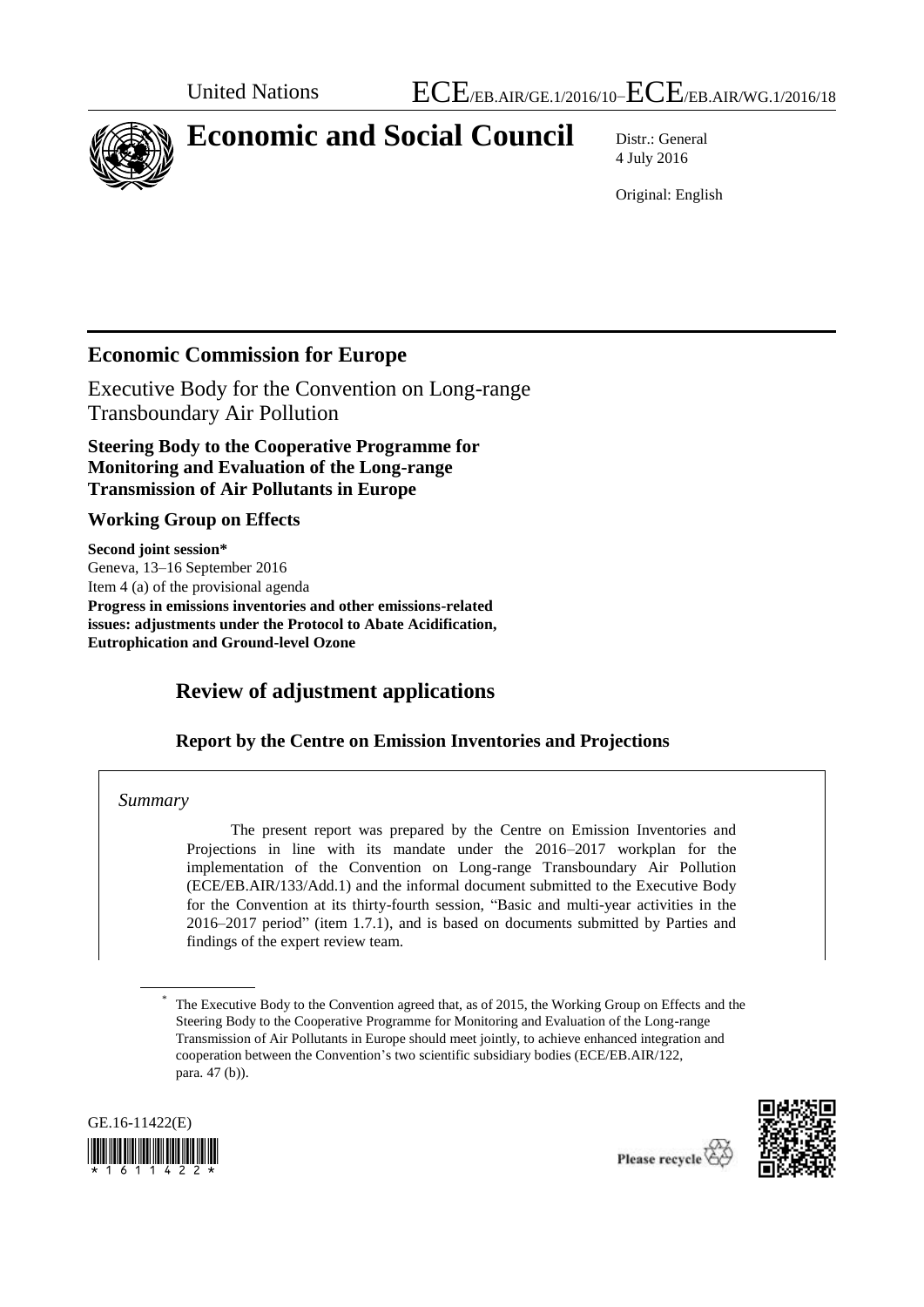The report provides a summary of the 2016 review of applications for adjustments to emission inventories submitted by two Parties to the Convention — Germany and Luxembourg — in accordance with Executive Body decisions 2012/3, 2012/4 and 2012/12, as amended by decision 2014/1 (see ECE/EB.AIR/111/Add.1, ECE/EB.AIR/113/Add.1 and ECE/AB.AIR/127/Add.1), and following the Technical Guidance for Parties Making Adjustment Applications and for the Expert Review of Adjustment Applications (ECE/EB.AIR/130) prepared by the Task Force on Emission Inventories and Projections in accordance with decision 2014/1.

The report also provides information on reporting of adjustments approved in years prior to 2016 by Belgium, Denmark, Finland, France, Germany, Luxembourg and Spain.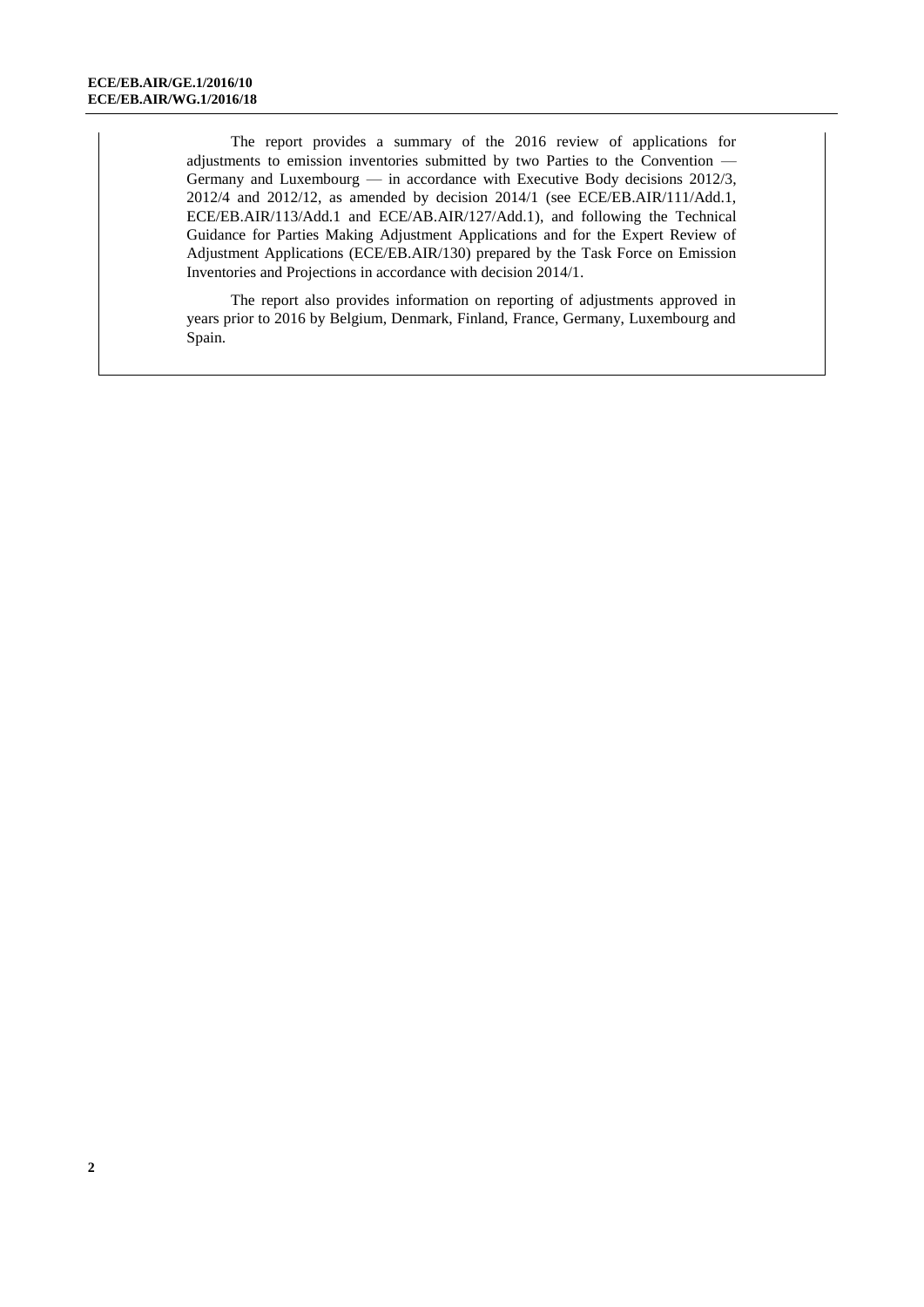# Contents

| I.        |                                                                                                |
|-----------|------------------------------------------------------------------------------------------------|
| II.       |                                                                                                |
| Ш.        |                                                                                                |
| А.        |                                                                                                |
| <b>B.</b> | Germany — organic fertilizer applied to soils (3Da2c) and agriculture other (3I)               |
| C.        | Luxembourg — manure management (3B) and cultivated crops (3De), NOx and NMVOC                  |
| IV        |                                                                                                |
| А.        |                                                                                                |
| <b>B.</b> | Belgium — manure management (3B), agricultural soils (3Da1, 3Da2a) and                         |
| C.        | Denmark — inorganic N-Fertilizers (3D1a), cultivated crops (3De) and manure                    |
| D.        |                                                                                                |
| E.        |                                                                                                |
| F.        |                                                                                                |
| G.        |                                                                                                |
| Η.        |                                                                                                |
| I.        |                                                                                                |
| V.        |                                                                                                |
| A.        |                                                                                                |
| Β.        |                                                                                                |
| C.        |                                                                                                |
| Tables    |                                                                                                |
| 1.        | Applications for adjustments to emission reduction commitments or inventories in 2016          |
| 2.        | Impact of adjustment on the $NOx$ emissions inventory of Germany for the road transport        |
| 3.        | Impact of adjustment on the $NOx$ emissions inventory of Germany for organic fertilizer        |
| 4.        | Impact of adjustment on the $NH3$ emissions inventory of Germany for organic fertilizer        |
| 5.        | Impact of adjustment on the $NOx$ emissions inventory of Luxembourg for manure management      |
| 6.        | Impact of adjustment on the NMVOC emissions inventory of Luxembourg for manure                 |
| 7.        | Emission adjustments approved in 2015, as reported by countries in 2016 (in thousands of tons) |
| 8.        | Adjustment applications received in 2016 and expert review team recommendations                |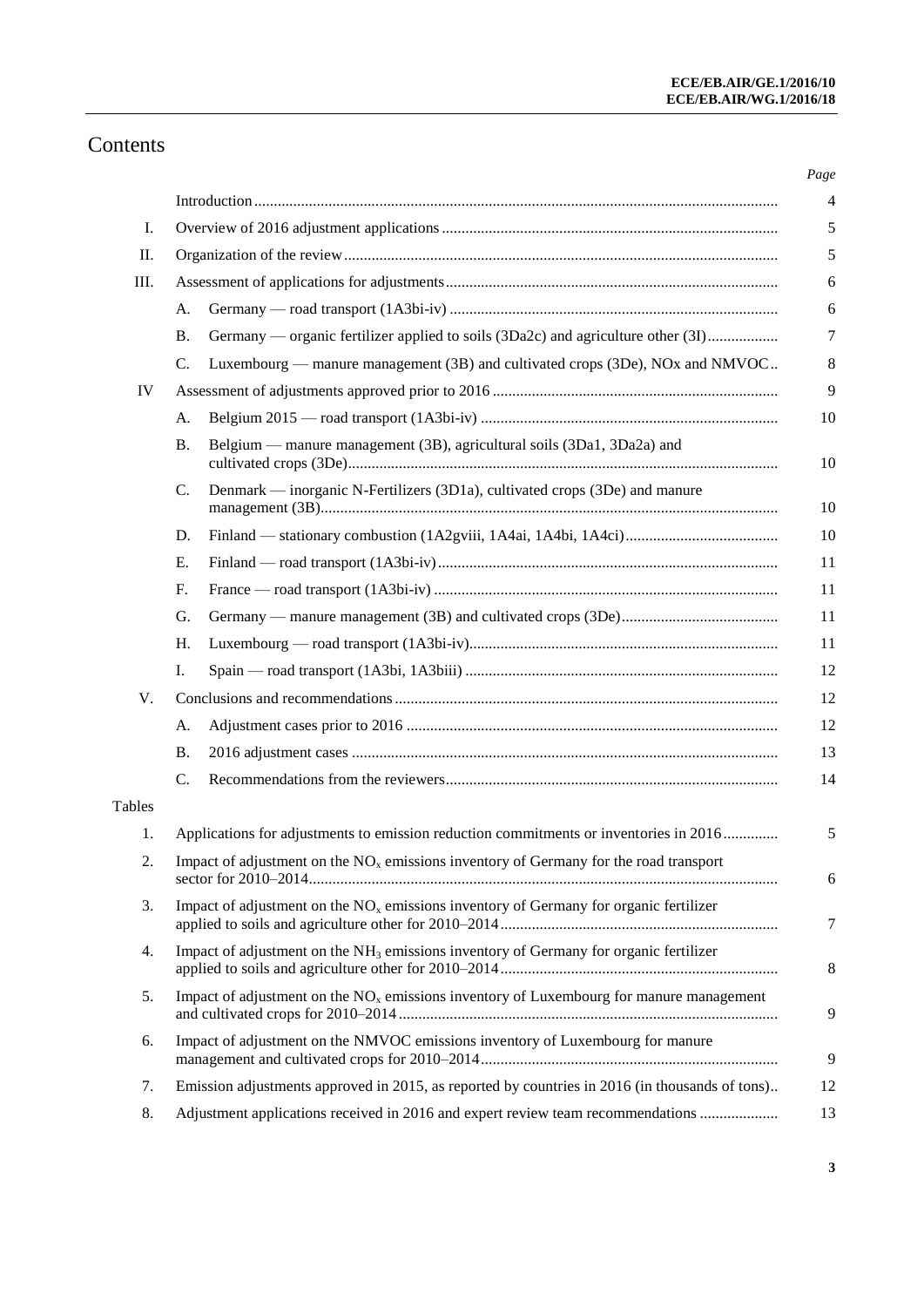## **Introduction**

1. Conscious of the uncertainties inherent in estimating and projecting emission levels and the need for continuous scientific and methodological improvements, and determined that the emergence of new methodologies should not put a Party at a disadvantage in terms of its emission reduction commitments, at its thirtieth session (Geneva, 30 April–4 May 2012), the Executive Body to the Convention on Long-range Transboundary Air Pollution adopted decisions 2012/3 and 2012/4 to allow Parties to make adjustments under the Protocol to Abate Acidification, Eutrophication and Ground-level Ozone to emission reduction commitments or to inventories for the purposes of comparing total national emissions with them.

2. At its thirty-first session (Geneva, 11–13 December 2012), the Executive Body adopted decision 2012/12 on guidance for such adjustments. The guidance contained in the annex to that decision sets out, in a general way, the principles that Parties should follow in submitting applications for such adjustments.

3. However, following the first review of applications for adjustments by countries in 2014, it became evident that further, detailed technical guidance was needed. At its thirtythird session (Geneva, 8–12 December 2014), the Executive Body therefore adopted decision 2014/1 on improving the guidance for adjustments. The Technical Guidance for Parties Making Adjustment Applications and for the Expert Review of Adjustment Applications (Technical Guidance) (ECE/EB.AIR/130) was prepared by the Task Force on Emission Inventories and Projections and published on 14 April 2015.

4. According to the Executive Body decisions, as clarified by the Technical Guidance, Parties may apply to adjust their inventory data or emission reduction commitments in extraordinary circumstances, which fall into three broad categories:

Emission sources are identified that were not accounted for at the time when the emission reduction commitments were set (for a more detailed definition see decision 2014/1, annex, para. 3 (a) (i)–(iii));

(b) Emission factors used to determine emissions levels for particular source categories for the year in which emissions reduction commitments are to be attained are significantly different than the emission factors applied to these categories when emission reduction commitments were set;

(c) The methodologies used for determining emissions from specific source categories have undergone significant changes between the time when emission reduction commitments were set and the year they are to be attained.

5. Any Party applying for an adjustment to its inventory is required to notify the Convention secretariat through the Executive Secretary of the United Nations Economic Commission for Europe by 15 February at the latest if the application is to be reviewed that year. All supporting information requested in Executive Body decision 2012/12, as amended by decision 2014/1 and clarified in the Technical Guidance, must be provided as part of the Party's Informative Inventory Report, or in a separate report, by 15 March of the same year for a review by the Steering Body to the Cooperative Programme for Monitoring and Evaluation of the Long-range Transmission of Air Pollutants in Europe (EMEP).

6. The present report provides a summary of the 2016 review of applications for adjustments to emission reduction commitments or inventories submitted by two Parties to the Convention — Germany and Luxembourg — in accordance with Executive Body decisions 2012/3, 2012/4, 2012/12 and 2014/1 (see ECE/EB.AIR/111/Add.1, ECE/EB.AIR/113/Add.1 and ECE/EB.AIR/127/Add.1) and following the Technical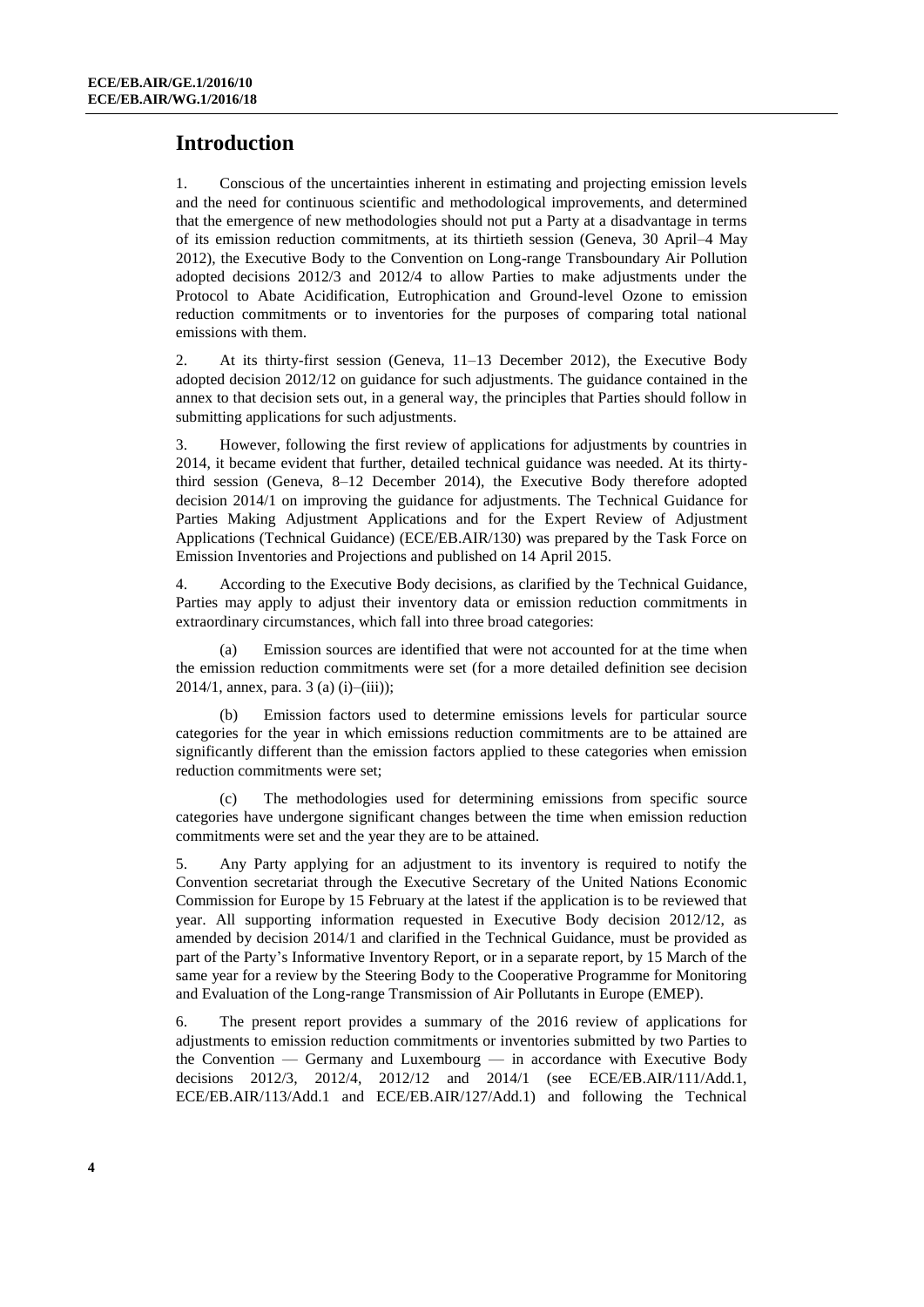Guidance. The report also provides information on adjustments which were approved in years prior to 2016.

7. The report was prepared by the EMEP Centre on Emission Inventories and Projections (CEIP) in line with its mandate under the 2016–2017 workplan for the implementation of the Convention (ECE/EB.AIR/133/Add.1) and the informal document submitted to the Executive Body for the Convention at its thirty-fourth session, "Basic and multi-year activities in the 2016–2017 period" (item 1.7.1). The report is based on the documents submitted by countries plus documents elaborated by the expert review team during the review process in 2016.

### **I. Overview of 2016 adjustment applications**

8. Two parties — Germany and Luxembourg — submitted new applications for adjustments to the Convention secretariat in early 2016. The Parties applied for adjustments to their national emission inventories. The details of the applications are given in table 1 below.

Table 1

**Applications for adjustments to emission reduction commitments or inventories in 2016**

| Country                | <b>Sector</b>               | NFR source category <sup>a</sup> | Pollutant       | Years         |
|------------------------|-----------------------------|----------------------------------|-----------------|---------------|
| Germany                | Road transport <sup>b</sup> | $1A3bi-iv$                       | $NO_{x}$        | $2010 - 2014$ |
|                        | Agriculture                 | 3Da2c, 3I                        | $NO_{x}$        | $2010 - 2014$ |
|                        | Agriculture                 | 3Da2c, 3I                        | NH <sub>3</sub> | $2010 - 2014$ |
| Luxembourg Agriculture |                             | $3Bc$ 3De                        | $NO_{x}$        | $2010 - 2014$ |
|                        | Agriculture                 | $3Bc$ 3De                        | <b>NMVOC</b>    | $2010 - 2014$ |

*Abbreviations*: NFR = Nomenclature for Reporting; NH<sub>3</sub> = ammonia; NMVOC = non-methane volatile organic compound;  $NO<sub>x</sub>$  = nitrogen oxides.

*a* For a description of source categories, see the *EMEP/EEA air pollutant emission inventory guidebook 2013*, EEA Technical report No. 12/2013 (Luxembourg, Publications Office of the European Union, 2013). Available fro[m http://www.eea.europa.eu/publications/emep-eea-guidebook-](http://www.eea.europa.eu/publications/emep-eea-guidebook-2013)[2013.](http://www.eea.europa.eu/publications/emep-eea-guidebook-2013)

<sup>*b*</sup> This adjustment was approved in 2015. However, significant revisions had been applied to the methodology and, at its meeting held in Geneva from 14 to 17 March 2016, the Bureau of the Steering Body to EMEP decided to elevate it to a full review process.

<sup>c</sup> 3B is used here to denote several selected subcategories, but not the entire source category. See para. 20 below.

### **II. Organization of the review**

9. As mandated by Executive Body decision 2012/12, applications for adjustments submitted by Parties are subject to an expert review. Technical coordination and support for the 2016 review was provided by CEIP, led by Ms. Katarina Mareckova (Slovakia). The members of the review team were selected from the review experts nominated by Parties to the CEIP roster of experts.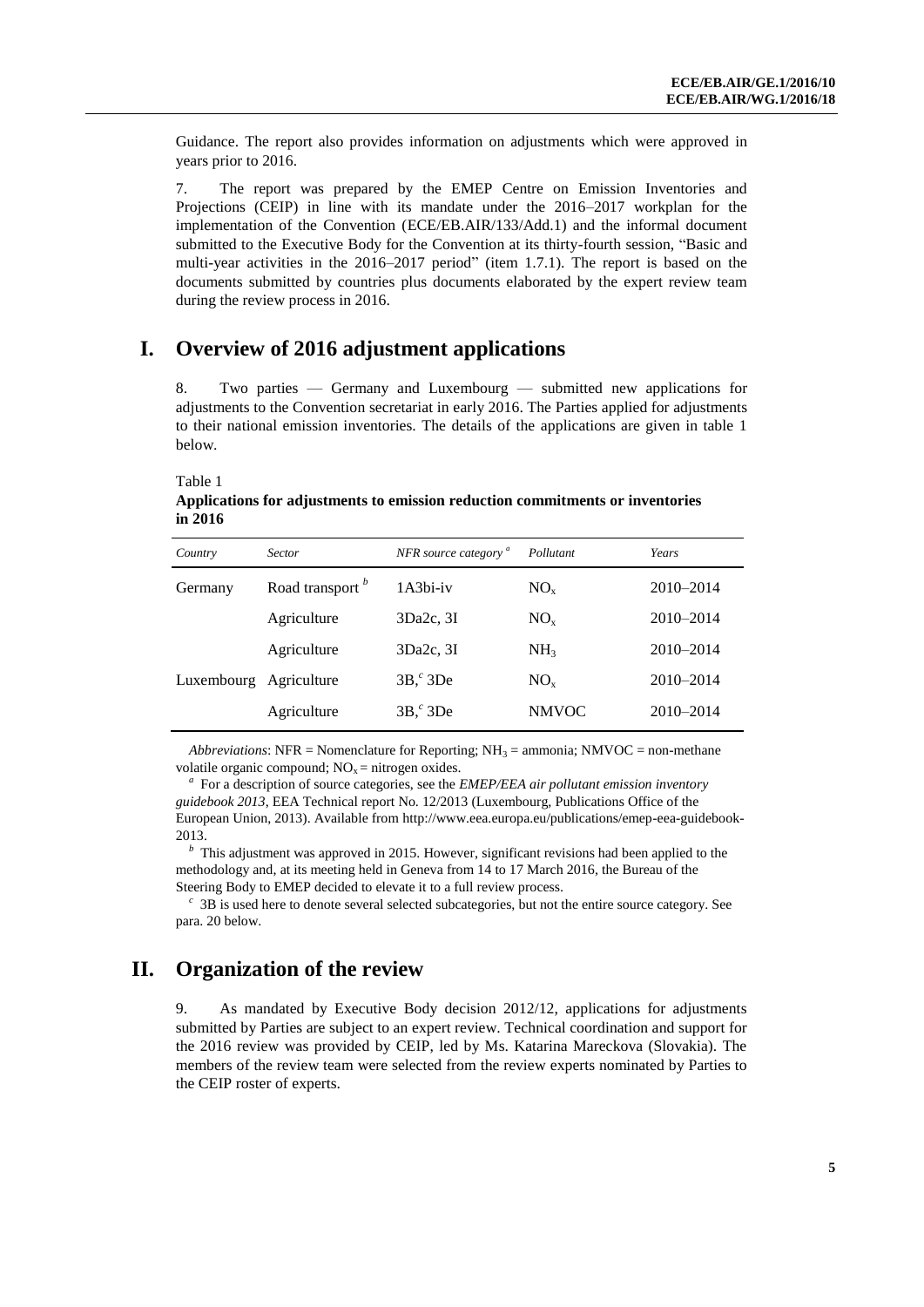10. The adjustment review was performed in parallel with the stage 3 review. The expert review team (ERT) was composed of a lead reviewer, Chris Dore (United Kingdom of Great Britain and Northern Ireland) and eight sectoral experts: Jean-Marc Andre, transport (France); Juan Jose Rincon Cristobal, agriculture (Spain); Giorgos Melios, transport (European Union); Mette H. Mikkelsen, agriculture (Denmark); Yvonne Pang, transport (United Kingdom of Great Britain and Northern Ireland); Ben Pearson, stationary combustion (United Kingdom); Jim Webb, agriculture (United Kingdom); and Dirk Wever, stationary combustion (Netherlands). The ERT assessed the 2016 applications for adjustments and checked the reporting on adjustments approved in years prior to 2016.

11. Each sector was reviewed by two independent sectoral experts during May and June 2016 (desk review). The findings were discussed at a meeting held at the European Environment Agency (EEA) in Copenhagen from 20 to 24 June 2016. The conclusions and recommendations from the review for submission to the EMEP Steering Body were discussed during the review week. They are summarized in chapters III and IV below.

12. CEIP developed a dedicated website with an introduction to the review process, including the roster of experts, documentation and supporting information on adjustments submitted by Parties in 2016 and the adjustments approved in years prior to  $2016<sup>1</sup>$  In addition, CEIP developed a tool that made it easier for reviewers to assess adjustment application approved prior to 2016 (see para. 43 below).

### **III. Assessment of applications for adjustments**

### **A. Germany — road transport (1A3bi-iv)**

13. Germany submitted information on its road transport adjustment approved in 2014, which included significant recalculations. Owing to the significant recalculations, the Bureau of the Steering Body to EMEP recommended performing a full review of this adjustment. In accordance with the Technical Guidance, the ERT undertook a full and thorough assessment of the information provided by Germany on its adjustment to its nitrogen oxides  $(NO_x)$  emissions inventory for 2010–2014 for the road transport sector (Nomenclature for Reporting (NFR) source category 1A3bi-iv).

14. Germany provided information that transparently presented "extraordinary" revisions to emission factors for  $NO<sub>x</sub>$ , and also clearly quantified the impact of those revisions. The ERT concluded that the application met all of the requirements laid out in Executive Body decision 2012/12 and in the Technical Guidance, and therefore recommended that the EMEP Steering Body accept this updated adjustment. The impact of the adjustment is summarized in table 2 below.

|                          | Thousands of tons (ktons) of $NOx$ |          |          |          |          |  |
|--------------------------|------------------------------------|----------|----------|----------|----------|--|
| NFR source category(ies) | 2010                               | 2011     | 2012     | 2013     | 2014     |  |
| 1A3bi-iv Road transport  | $-151.3$                           | $-146.9$ | $-145.1$ | $-142.5$ | $-128.1$ |  |

#### Table 2

**Impact of adjustment on the NO<sup>x</sup> emissions inventory of Germany for the road transport sector for 2010–2014**

1 Se[e http://www.ceip.at/review\\_proces\\_intro/review\\_process/\)](http://www.ceip.at/review_proces_intro/review_process/).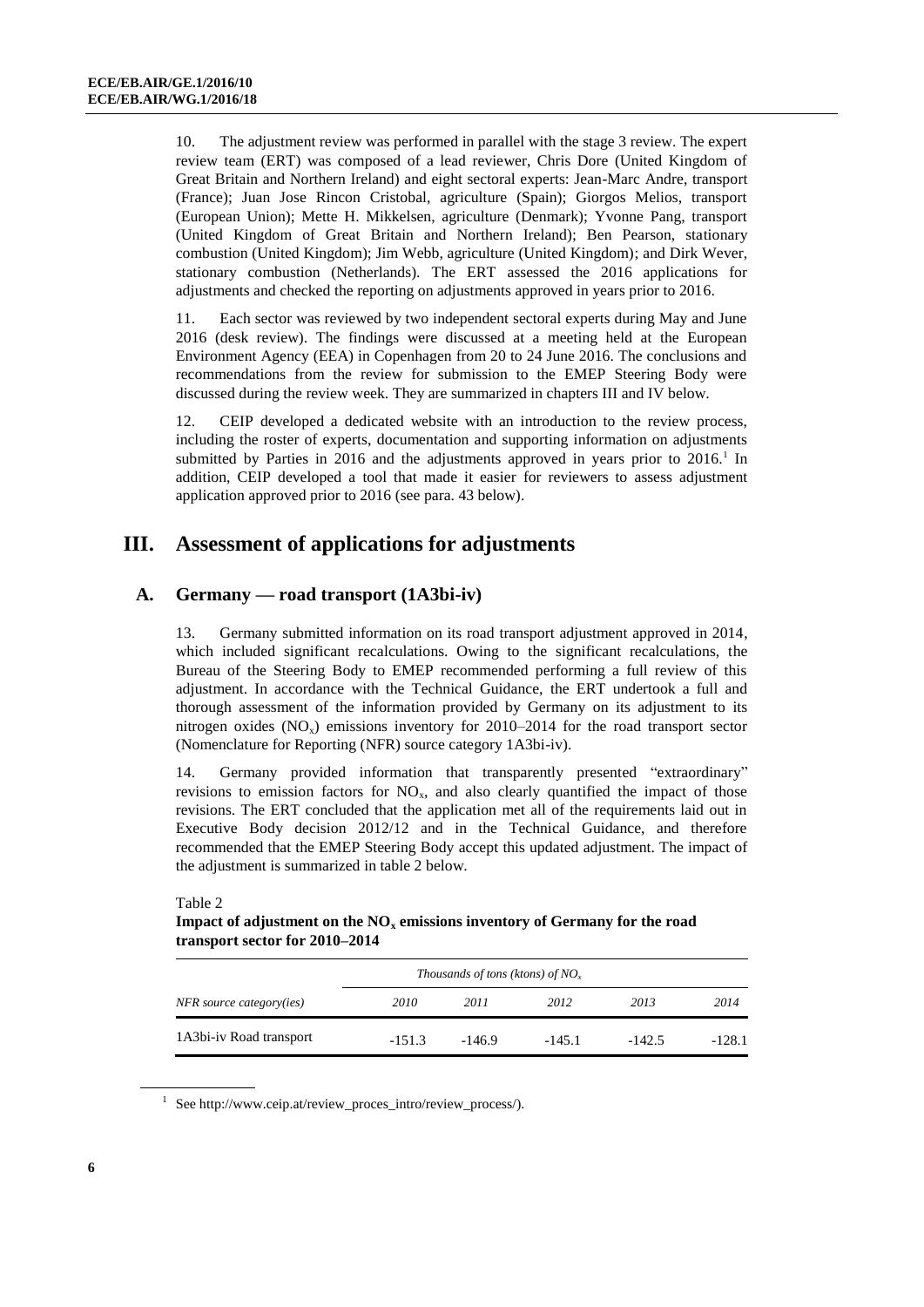### **B. Germany — organic fertilizer applied to soils (3Da2c) and agriculture other (3I)**

15. Germany made an application based on new sources in organic fertilizer applied to soils (3Da2c) and agriculture other (3I) for both  $NO<sub>x</sub>$  and ammonia (NH<sub>3</sub>). The ERT undertook a full and thorough assessment of the application by Germany for an adjustment to its  $NO<sub>x</sub>$  and  $NH<sub>3</sub>$  emissions inventory for 2010–2014 for organic fertilizer applied to soils (3Da2c) and agriculture other (3I).

16. Germany reported  $NO<sub>x</sub>$  and  $NH<sub>3</sub>$  from organic fertilizer applied to soils (3Da2c) and agriculture other (3I) for the first time. More specifically, the emissions in 3Da2c and 3I relate to composting and the storage of digestate from energy crops, respectively. The methodology used is country-specific, as there is no methodology currently included in the *EMEP/EEA air pollutant emission inventory guidebook 2013*<sup>2</sup> (EMEP/EEA Guidebook).

17. Germany identified  $NO<sub>x</sub>$  and  $NH<sub>3</sub>$  emissions from organic fertilizer applied to soils (3Da2c) and agriculture other (3I) as new sources, which were not accounted for when emission reduction commitments were set. The second edition of the *EMEP/CORINAIR*  Atmospheric Emission Inventory Guidebook 1999 (1999 Guidebook)<sup>3</sup> did not provide methodologies for estimating  $NO<sub>x</sub>$  and NMVOC from composting and the storage of digestate.

18. The ERT concluded that the adjustment application met all of the requirements laid out in decision 2012/12 and the Technical Guidance, and therefore recommended that the EMEP Steering Body accept this adjustment application. The impact of the adjustments is summarized in tables 3 and 4 below.

#### Table 3

**Impact of adjustment on the NO<sup>x</sup> emissions inventory of Germany for organic fertilizer applied to soils and agriculture other for 2010–2014**

|                                                                          | Thousands of tons (ktons) of $NOx$ |         |         |         |         |  |
|--------------------------------------------------------------------------|------------------------------------|---------|---------|---------|---------|--|
| NFR source category(ies)                                                 | 2010                               | 2011    | 2012    | 2013    | 2014    |  |
| 3.D.a.2.c. Organic fertilizer applied to soils <sup><math>a</math></sup> | IE                                 | IE      | IE      | IE      | IE      |  |
| 3.I. Agriculture other                                                   | $-0.16$                            | $-0.18$ | $-0.15$ | $-0.18$ | $-0.19$ |  |
| Total $NO_{x}$                                                           | $-0.16$                            | $-0.18$ | $-0.15$ | $-0.18$ | $-0.19$ |  |

*Abbreviations*: IE = included elsewhere*.*

 $a<sup>a</sup>$  The methodology used by Germany is country-specific, and does not allow the NO<sub>x</sub> emissions arising from energy crops to be resolved into 3.D.a.2.c, Organic fertilizers applied to soils (including compost), and 3.I, Agriculture other (Storage of digestates from energy crops). As a result, all of the emissions are reported in "Agriculture other" and "IE" (included elsewhere) are reported in 3.D.a.2.c, organic fertilizers applied to soils.

<sup>&</sup>lt;sup>2</sup> EEA Technical report No. 12/2013 (Luxembourg, Publications Office of the European Union, 2013). Available fro[m http://www.eea.europa.eu/publications/emep-eea-guidebook-2013.](http://www.eea.europa.eu/publications/emep-eea-guidebook-2013)

<sup>&</sup>lt;sup>3</sup> Technical report No. 30 (Copenhagen, European Environment Agency, 1999). Available from [http://www.eea.europa.eu//publications/EMEPCORINAIR.](http://www.eea.europa.eu/publications/EMEPCORINAIR)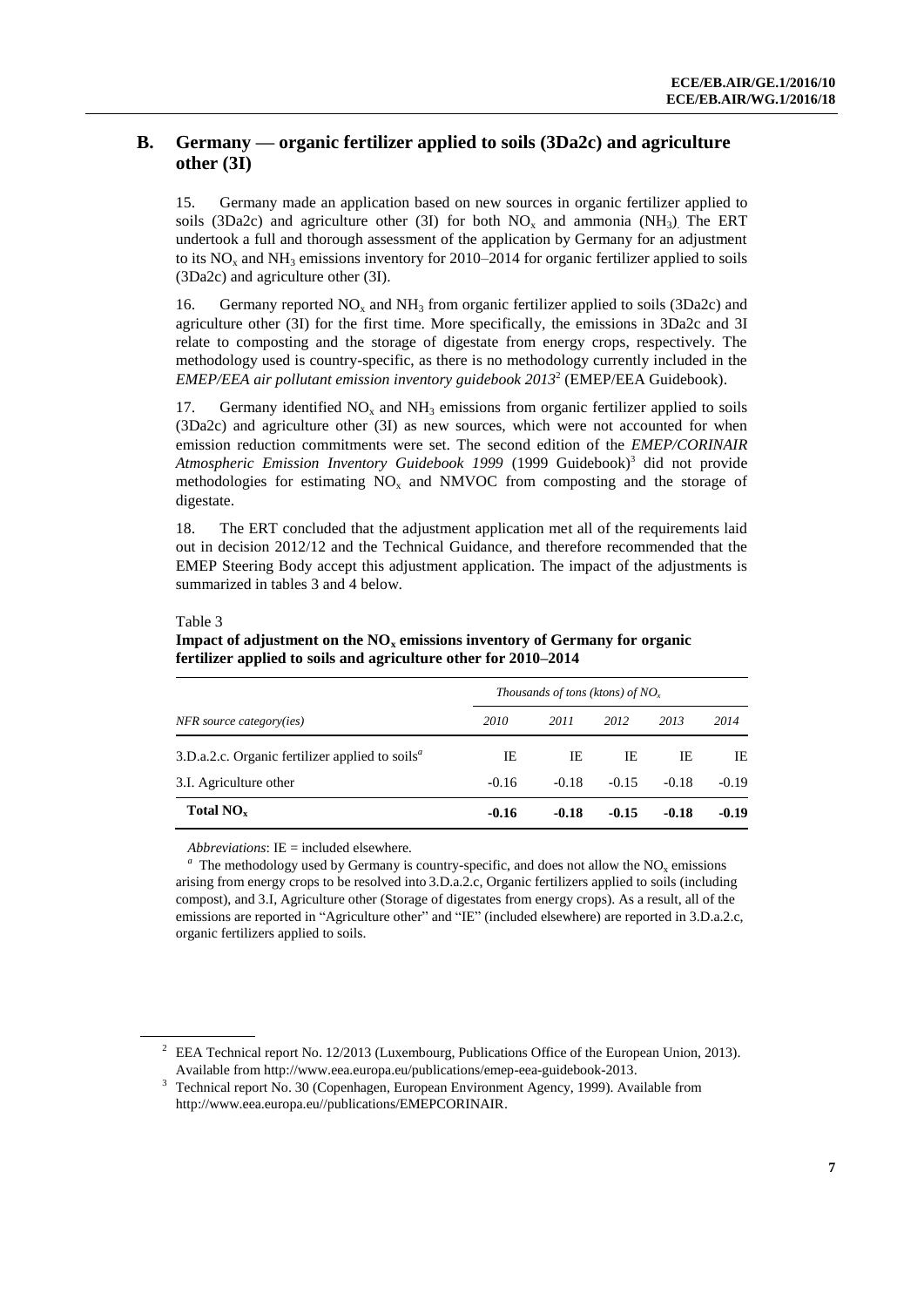#### Table 4

**Impact of adjustment on the NH<sup>3</sup> emissions inventory of Germany for organic fertilizer applied to soils and agriculture other for 2010–2014**

|                                                | Thousands of tons (ktons) of $NH3$ |          |         |          |          |
|------------------------------------------------|------------------------------------|----------|---------|----------|----------|
| NFR source category(ies)                       | 2010                               | 2011     | 2012    | 2013     | 2014     |
| 3.D.a.2.c. Organic fertilizer applied to soils | $-37.03$                           | $-46.45$ | -48.58  | -57.83   | $-62.54$ |
| 3.I. Agriculture other                         | $-3.00$                            | $-3.40$  | $-2.88$ | $-3.31$  | $-3.58$  |
| Total NH <sub>3</sub>                          | $-40.03$                           | -49.85   | -51.46  | $-61.14$ | $-66.12$ |

19. In its application for an adjustment, Germany noted that, if the proposed adjustments presented in this report are accepted, emissions of  $NO<sub>x</sub>$  would reach compliance under the 1999 Protocol to Abate Acidification, Eutrophication and Ground-level Ozone (Gothenburg Protocol) (emission ceiling of 1,081 kilotons (ktons)) as of 2010 (1,074 ktons), but emissions of  $NH_3$  would not reach compliance (ceiling of 550 ktons) without further measures.

### **C. Luxembourg — manure management (3B) and cultivated crops (3De), NO<sup>x</sup> and NMVOC**

20. Luxembourg made an application based on a new source for both  $NO<sub>x</sub>$  and nonmethane volatile organic compound (NMVOC) adjustments. The ERT undertook a full and thorough assessment of the application by Luxembourg for an adjustment to its  $NO<sub>x</sub>$  and NMVOC emissions inventory for 2010–2014 for manure management (NFR 3B1a, 3B1b, 3B2, 3B3, 3B4d, 3B4e, 3B4gi-iv (hereafter referred to as "3B")) and cultivated crops (3De).

21. The reviewers noted that no methodologies for the estimation of  $NO<sub>x</sub>$  and NMVOC emissions from manure management (including manure application on land) and agricultural soils were included in the 1999 Guidebook. It concluded that the supporting evidence did comply with the criteria presented in decision 2012/3, and that the circumstances on which the adjustment was based could not have been reasonably foreseen by the Party when the emission ceilings were established for 2010.

22. Luxembourg provided information to support its application for an adjustment. During the review, the reviewers requested further information and clarifications from the Party — in particular, information that allowed the reviewers to assess the quantification of the adjusted national totals. The supporting information provided by Luxembourg clearly presented the adjustment totals, but the method of calculation was not transparent. However, as the adjustment application is for a new source, the quantification is defined as being equal to the sectoral emissions, and therefore the reviewers were able to deduce the adjustment values.

23. However, the reviewers were not able to determine whether the quantification of the recalculations, as calculated by Luxembourg, included any calculation errors or was in line with the most up-to-date available EMEP/EEA Guidebook and scientific literature.

24. In the 2016 submission, Luxembourg reported  $NO<sub>x</sub>$  and NMVOC emissions from manure management category 3B and NMVOC emission from agricultural soils 3D for the first time. Luxembourg explained that this improvement was based on the EMEP/EEA Guidebook, which provided new emission factors for animal husbandry, manure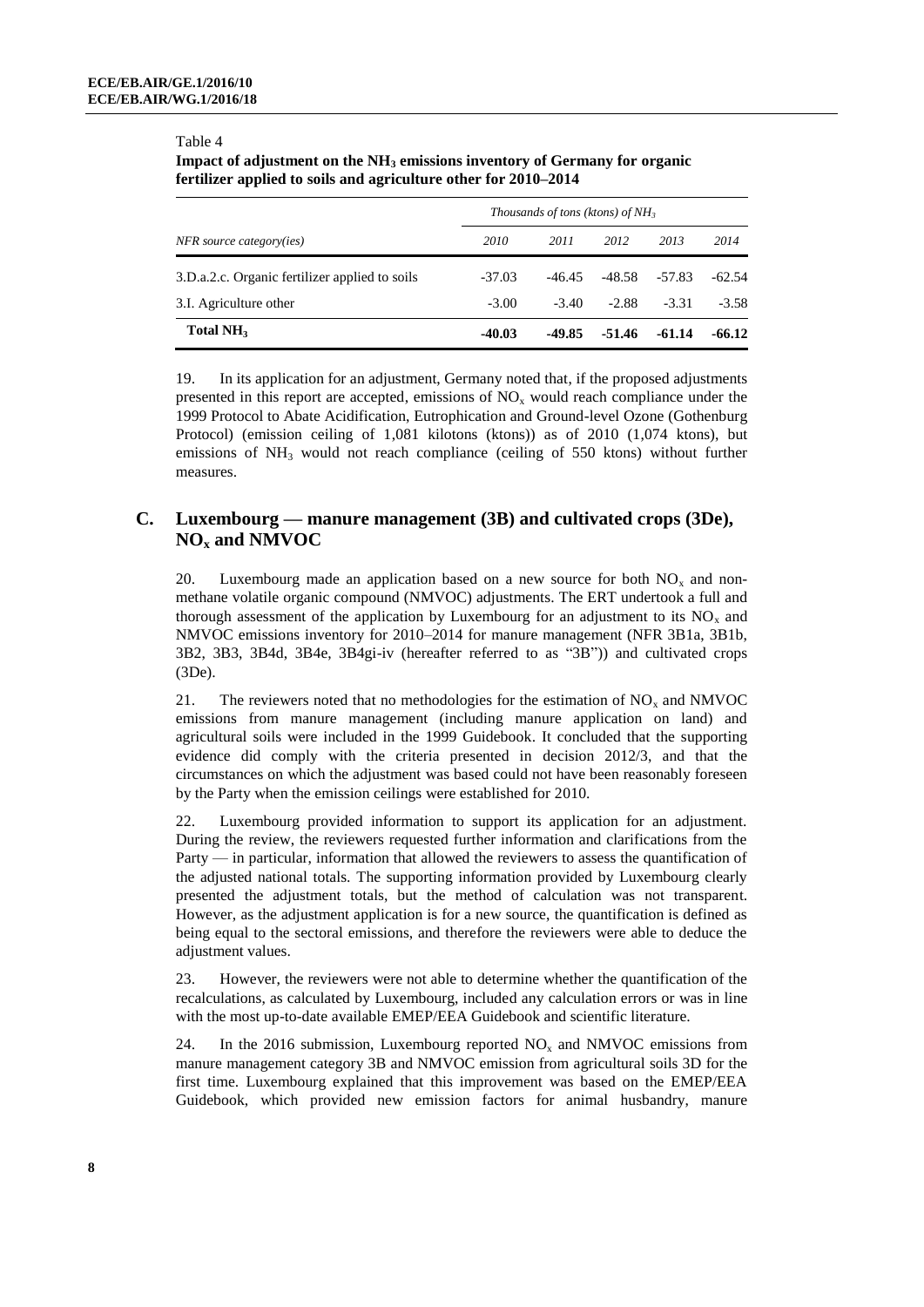management and agricultural soils. At the time of setting the reduction commitments no valid methodology was provided by the 1999 Guidebook.

25. As noted in paragraphs 20–24 above, the reviewers were able to deduce the quantification of the adjustments, but were not able to check the underlying calculations in any detail. The reviewers therefore recommend that EMEP Steering Body accept these adjustment applications, but also recommend that a full review of this adjustment, and in particular the methodology, be undertaken in 2017. The impact of proposed adjustments is summarized in table 5 and table 6 below.

26. In its application for an adjustment Luxembourg indicated that, if the proposed adjustments are accepted, its national totals of both  $NO<sub>x</sub>$  and NMVOC emissions would be below its ceilings in accordance with the Gothenburg Protocol from 2013 onwards, although the reviewers noted that the NMVOC emissions would be below the Gothenburg Protocol ceilings from 2010 onwards.

#### Table 5

**Impact of adjustment on the NO<sup>x</sup> emissions inventory of Luxembourg for manure management and cultivated crops for 2010–2014**

|                          | Thousands of tons (ktons) of $NOx$ |         |         |         |         |
|--------------------------|------------------------------------|---------|---------|---------|---------|
| NFR source category(ies) | 2010                               | 2011    | 2012    | 2013    | 2014    |
| 3B Manure management     | $-0.05$                            | $-0.05$ | $-0.05$ | $-0.05$ | $-0.05$ |
| 3De Cultivated crops     | $-0.77$                            | $-0.83$ | $-0.78$ | $-0.80$ | $-0.80$ |
| Total $NO_{x}$           | $-0.82$                            | $-0.88$ | $-0.83$ | $-0.85$ | $-0.85$ |

Table 6

**Impact of adjustment on the NMVOC emissions inventory of Luxembourg for manure management and cultivated crops for 2010–2014**

|                          |         |         | Thousands of tons (ktons) of NMVOC |         |         |
|--------------------------|---------|---------|------------------------------------|---------|---------|
| NFR source category(ies) | 2010    | 2011    | 2012                               | 2013    | 2014    |
| 3B Manure management     | $-2.27$ | $-2.21$ | $-2.17$                            | $-2.24$ | $-2.29$ |
| 3De Cultivated crops     | $-0.11$ | $-0.11$ | $-0.11$                            | $-0.11$ | $-0.11$ |
| <b>Total NMVOC</b>       | $-2.38$ | $-2.32$ | $-2.28$                            | $-2.35$ | $-2.40$ |

### **IV. Assessment of adjustments approved prior to 2016**

27. The reviewers assessed the adjustments approved in 2014 and 2015 as reported by Belgium, Denmark, Finland, France, Germany, Luxembourg and Spain in 2016. The detailed information on reported adjustments can be downloaded from the CEIP website. 4 A summary of reporting on approved adjustments is presented in table 7.

<sup>4</sup> Full information is available from the CEIP website, see http://www.ceip.at/ms/ceip\_home1/ceip\_home/adjustments\_gp/adj\_country\_data/.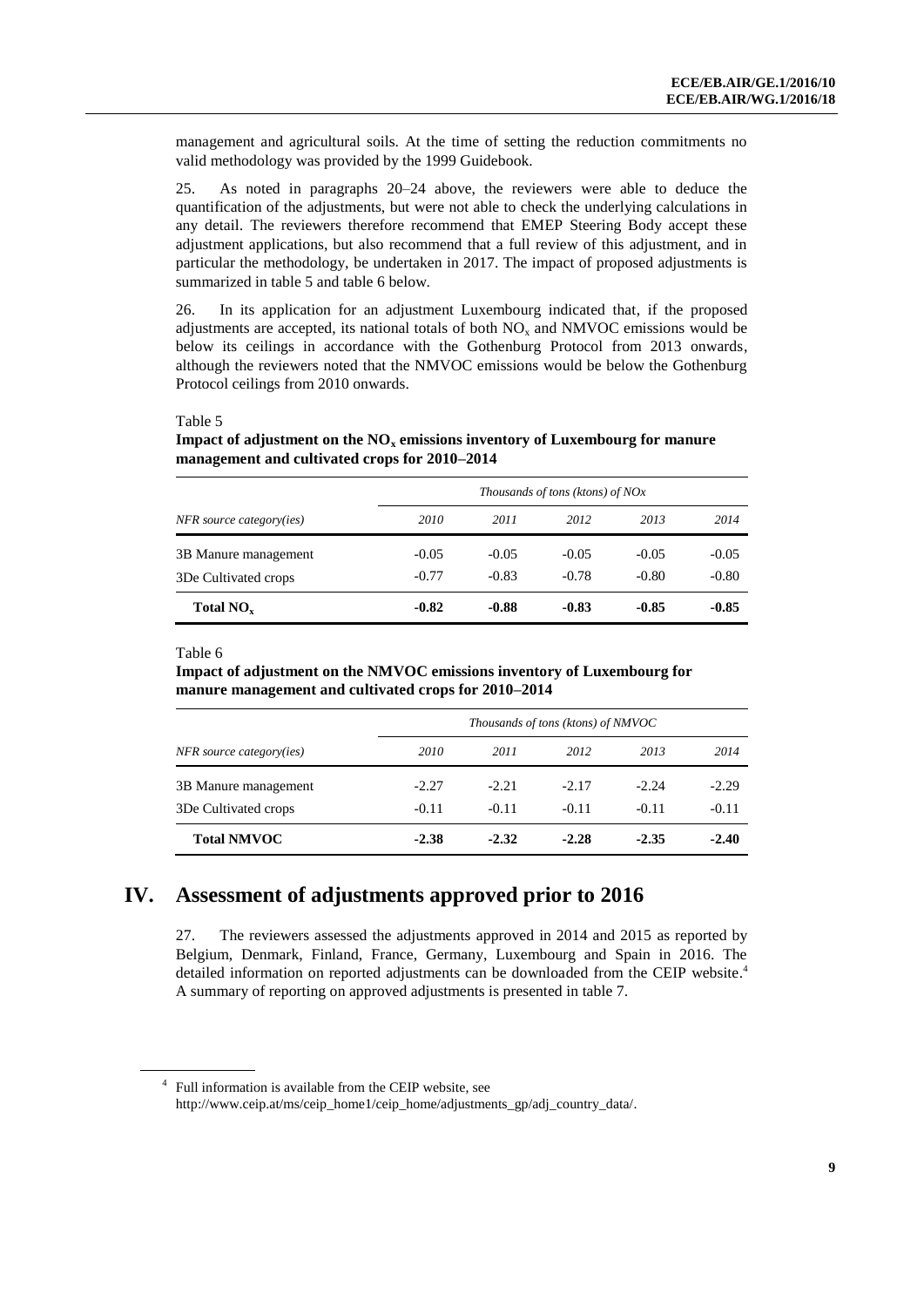### **A. Belgium 2015 — road transport (1A3bi-iv)**

28. The reviewers undertook a full and thorough assessment of the adjustment for Belgium regarding  $NO<sub>x</sub>$  in road transport (1A3bi-iv) originally approved in 2015. The reviewers concluded that the adjustment met all of the requirements laid out in Executive Body decision 2012/12 and in the Technical Guidance. The adjustment has been recalculated, and values have increased by 0.3–2.2 per cent. However, the reviewers concluded that there had been no change in the methodology that would change the original approval of the adjustment application.

### **B. Belgium — manure management (3B), agricultural soils (3Da1, 3Da2a) and cultivated crops (3De)**

29. The reviewers undertook a full and thorough assessment of the adjustments for Belgium regarding  $NO_x$  in manure management (3B) and agricultural soils (3Da1, 3Da2a), and regarding NMVOC for manure management (3B) and cultivated crops (3De), all originally approved in 2015. The reviewers concluded that the adjustments met all of the requirements laid out in Executive Body decision 2012/12 and in the Technical Guidance. More specifically, the adjustments for  $NO<sub>x</sub>$  have been recalculated, and values have decreased by 5 per cent (for 2010–2013) with respect to the previous adjustment values presented in 2015 owing to revisions to the activity data. NMVOC adjustments have also been recalculated, and the value for 2010 has decreased by 22 per cent with respect to the adjustment value approved in 2015 owing to changes in the activity data. Belgium complies with its NMVOC Gothenburg Protocol ceiling from 2011 onwards without the need for an adjustment. The reviewers concluded that there had been no change in the methodology that would change the original approval of these adjustment applications.

### **C. Denmark — inorganic N-Fertilizers (3D1a), cultivated crops (3De) and manure management (3B)**

30. The reviewers undertook a full and thorough assessment of the adjustments for Denmark regarding  $NH_3$  emissions in the inorganic nitrogen  $(N)$ -fertilizers (3Da1) and cultivated crops (3De) sectors originally approved in 2014 and in 2015, respectively, and NMVOC emissions for the whole manure management (3B) sector originally approved in 2015. The reviewers concluded that the adjustments met all of the requirements laid out in Executive Body decision 2012/12 and in the Technical Guidance. More specifically, the adjustments for NH<sub>3</sub> are unchanged from the values approved in 2014 and 2015, with no amendments to the methodology. Additionally, the NMVOC adjustment has been recalculated, and values have decreased by 0.23 and 0.70 per cent for 2010 and 2013, respectively, with respect to the previous adjustment values, owing to small changes in the activity data. However, the reviewers concluded that there had been no change in the methodology that would change the original approval of the adjustment application.

#### **D. Finland — stationary combustion (1A2gviii, 1A4ai, 1A4bi, 1A4ci)**

31. The reviewers undertook a full and thorough assessment of the adjustments for  $NH<sub>3</sub>$ emissions of Finland from the following subsectors originally approved in 2015: 1A2gviii (stationary combustion in manufacturing industries and construction: other); 1A4ai (commercial/institutional: stationary); 1A4bi (residential: stationary); and 1A4ci (agriculture/forestry/fishing: stationary). The reviewers concluded that the adjustments met all of the requirements laid out in Executive Body decision 2012/12 and in the Technical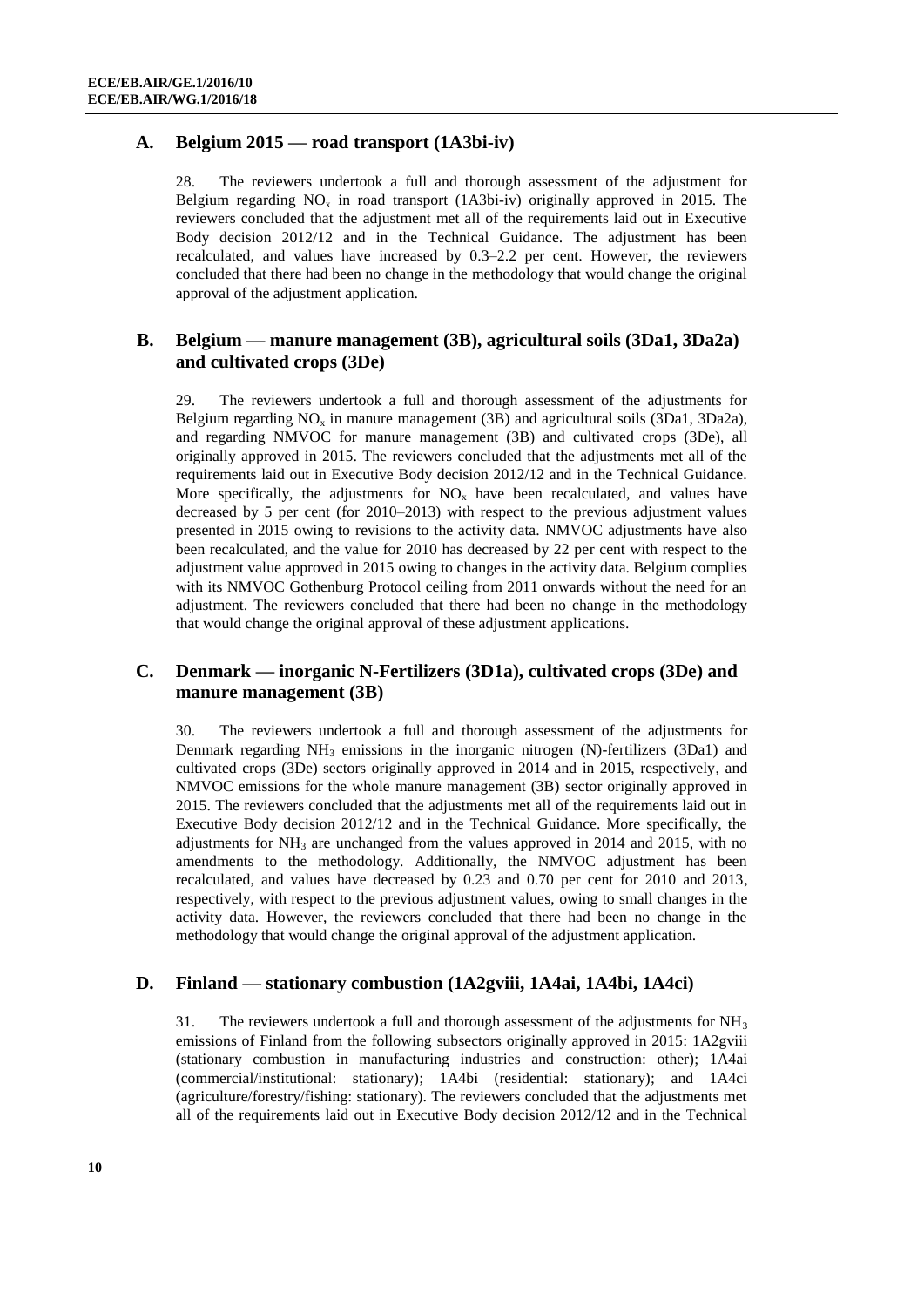Guidance. More specifically, the adjustments have been recalculated, and in total values have decreased by approximately 26 per cent. Finland provided a detailed explanation of these recalculations and the reviewers concluded that there had been no change in the methodology that would change the original approval of the adjustment application.

### **E. Finland — road transport (1A3bi-iv)**

32. The reviewers undertook a full and thorough assessment of the adjustment for Finland regarding NH<sub>3</sub> emissions for 1A3bi (passenger cars), 1A3bii (light duty vehicles), 1A3biii (heavy duty vehicles) and 1A3biv (2 wheels vehicles) sectors, originally approved in 2015. Finland provided information to the reviewers explaining that there was an error in the summary tables, but that the detailed calculations were not affected, and hence the adjustment total was not affected. The reviewers studied this information and confirmed that the adjustment total was not affected, and concluded that the adjustment met all of the requirements laid out in Executive Body decision 2012/12 and in the Technical Guidance. More specifically, the adjustment is unchanged from the values approved in 2015, with no amendments to the methodology.

### **F. France — road transport (1A3bi-iv)**

33. The reviewers undertook a full and thorough assessment of the adjustment for France regarding  $NO<sub>x</sub>$  emissions from road transport (1A3bi-iv) originally approved in 2015. The reviewers concluded that the adjustment met all of the requirements laid out in Executive Body decision 2012/12 and in the Technical Guidance. More specifically, the adjustment has been recalculated, and values have decreased by 5–13 per cent (13 per cent for the year 2010; 5 per cent for the year 2013). However, the reviewers concluded that there had been no change in the methodology that would change the original approval of the adjustment application.

### **G. Germany — manure management (3B) and cultivated crops (3De)**

34. The reviewers undertook a full and thorough assessment of the adjustment for Germany for  $NO<sub>x</sub>$  and NMVOC emissions in manure management (3B) and cultivated crops (3De) originally approved in 2014 (for  $NO_x$ ) and 2015 (for NMVOC and  $NO_x$ ), respectively. The reviewers concluded that the adjustment met all of the requirements laid out in Executive Body decision 2012/12 and in the Technical Guidance. More specifically the adjustment for  $NO<sub>x</sub>$  has been recalculated, with values increasing by values of less than 10 per cent caused by revisions to the activity data. However there had been no amendments to the methodology.

### **H. Luxembourg — road transport (1A3bi-iv)**

35. The reviewers undertook a full and thorough assessment of the adjustment for Luxembourg of  $NO<sub>x</sub>$  emissions originating from 1A3bi-iv road transport originally approved in 2015. In response to a question from the reviewers, Luxembourg provided information about the emission factors used in its calculations by Euro emission standard class. The reviewers noted that this information is needed each time the adjustment is assessed. The reviewers concluded that the adjustment met all of the requirements laid out in Executive Body decision 2012/12 and in the Technical Guidance. More specifically the adjustment is unchanged from the values approved in 2015, with no amendments to the methodology.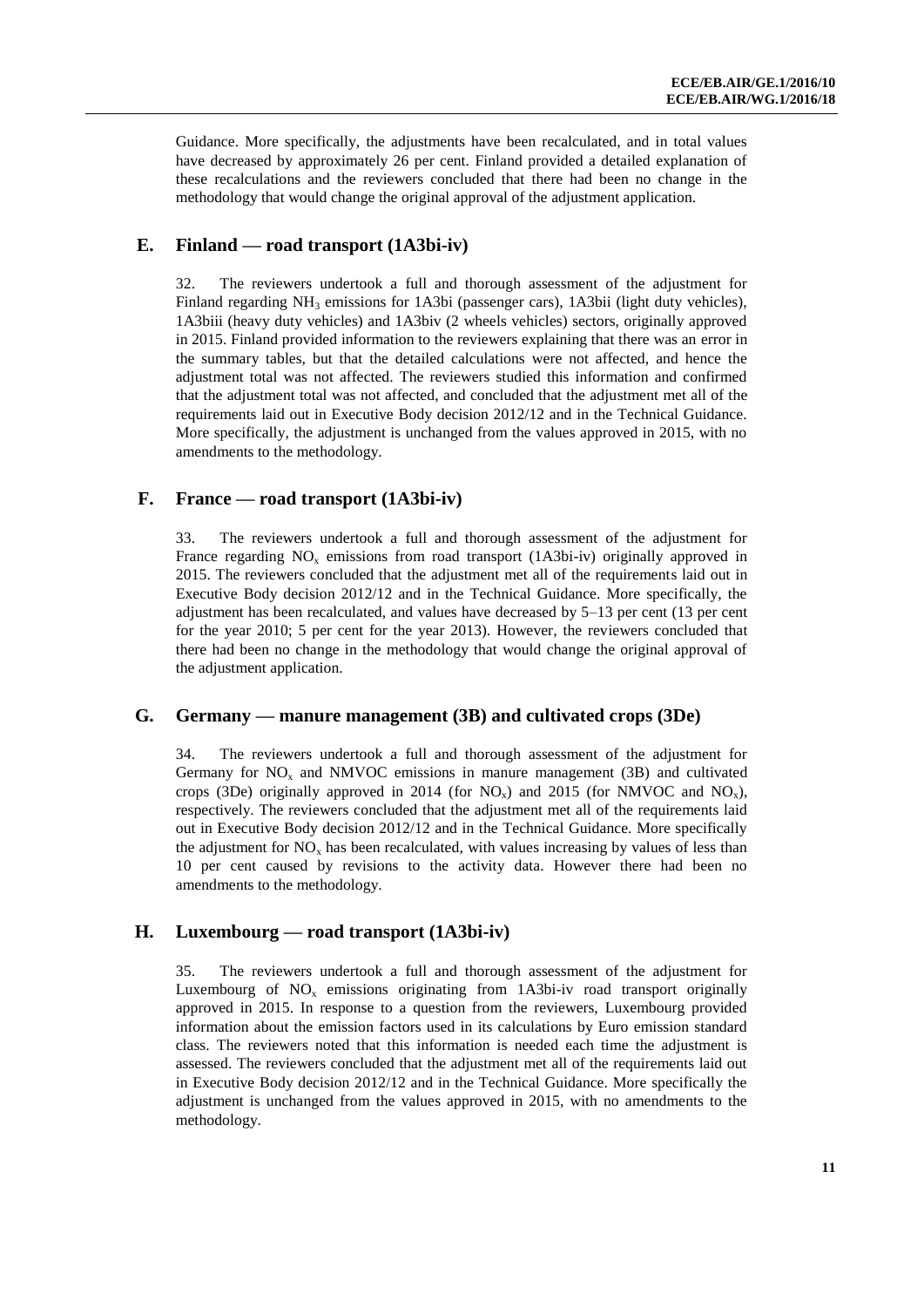### **I Spain — road transport (1A3bi, 1A3biii)**

36. The reviewers undertook a full and thorough assessment of the adjustment for Spain regarding NO<sub>y</sub> emissions for the 1A3bi (passenger cars) and 1A3biii (heavy duty vehicles) sectors, originally approved in 2015. The reviewers concluded that the adjustment met all of the requirements laid out in Executive Body decision 2012/12 and in the Technical Guidance. More specifically, the adjustment is unchanged from the values approved in 2015, with no amendments to the methodology.

### **V. Conclusions and recommendations**

#### **A. Adjustment cases prior to 2016**

37. Table 7 provides a summary of adjusted emissions accepted by the ERT during the review performed in May and June 2015, as reported by Belgium, Denmark, Finland, France, Germany, Luxembourg and Spain in 2016. The reported adjustments refer to  $NO<sub>x</sub>$ , NMVOC and NH3 emissions for various NFR sectors. The more detailed information regarding each reported adjustment can be found in chapter IV of this report.

38. The ERT assessed the reported data and concluded that the adjustments met all of the requirements laid out in Executive Body decision 2012/12 and in the Technical Guidance, and therefore recommended that the EMEP Steering Body accept all adjustments as reported by Belgium, Denmark, Finland, France, Germany, Luxembourg and Spain (see table 7).

| Reference number       | Pollutant       | <b>NFR</b>    | 2010     | 2011     | 2012     | 2013     | 2014     |
|------------------------|-----------------|---------------|----------|----------|----------|----------|----------|
| Belgium-A              | $NO_{x}$        | 1A3bi-iv      | $-48.20$ | $-47.95$ | $-47.33$ | $-47.58$ | $-45.16$ |
| Belgium-B              | $NO_{x}$        | 3B            | $-0.38$  | $-0.37$  | $-0.37$  | $-0.37$  | $-0.37$  |
| Belgium-B              | <b>NMVOC</b>    | 3В            | $-28.24$ | N/A      | N/A      | N/A      | N/A      |
| Belgium-C              | $NO_{x}$        | 3Da           | $-12.84$ | $-12.45$ | $-12.08$ | $-11.98$ | $-11.88$ |
| Belgium-C              | <b>NMVOC</b>    | 3De           | $-1.22$  | N/A      | N/A      | N/A      | N/A      |
| <b>Total (Belgium)</b> | $NO_{x}$        |               | $-61.41$ | $-60.77$ | $-59.78$ | -59.93   | $-57.41$ |
| <b>Total (Belgium)</b> | <b>NMVOC</b>    |               | $-29.46$ | N/A      | N/A      | N/A      | N/A      |
| Denmark 01             | NH <sub>3</sub> | 3Da1          | $-3.67$  | $-3.42$  | $-3.30$  | $-3.75$  | $-3.73$  |
| Denmark 02             | NH <sub>3</sub> | 3De           | $-5.41$  | $-5.42$  | $-5.40$  | $-5.37$  | $-5.45$  |
| Denmark_03             | <b>NMVOC</b>    | 3В            | $-35.44$ | $-35.31$ | $-35.66$ | $-35.88$ | $-35.74$ |
| <b>Total (Denmark)</b> | NH <sub>3</sub> |               | $-9.08$  | $-8.84$  | $-8.70$  | $-9.13$  | $-9.18$  |
| <b>Total (Denmark)</b> | <b>NMVOC</b>    |               | $-35.44$ | $-35.31$ | $-35.66$ | $-35.88$ | $-35.74$ |
| Finland                | NH <sub>3</sub> | 1A2gviii, 1A4 | $-0.48$  | $-0.37$  | $-0.39$  | $-0.35$  | $-0.36$  |
| Finland                | NH <sub>3</sub> | $1A3bi-iv$    | $-1.53$  | $-1.44$  | $-1.34$  | $-1.26$  | $-1.21$  |
| <b>Total (Finland)</b> | NH <sub>3</sub> |               | $-2.01$  | $-1.81$  | $-1.73$  | $-1.61$  | $-1.57$  |

#### Table 7 **Emission adjustments approved in 2015, as reported by countries in 2016 (in thousands of tons)**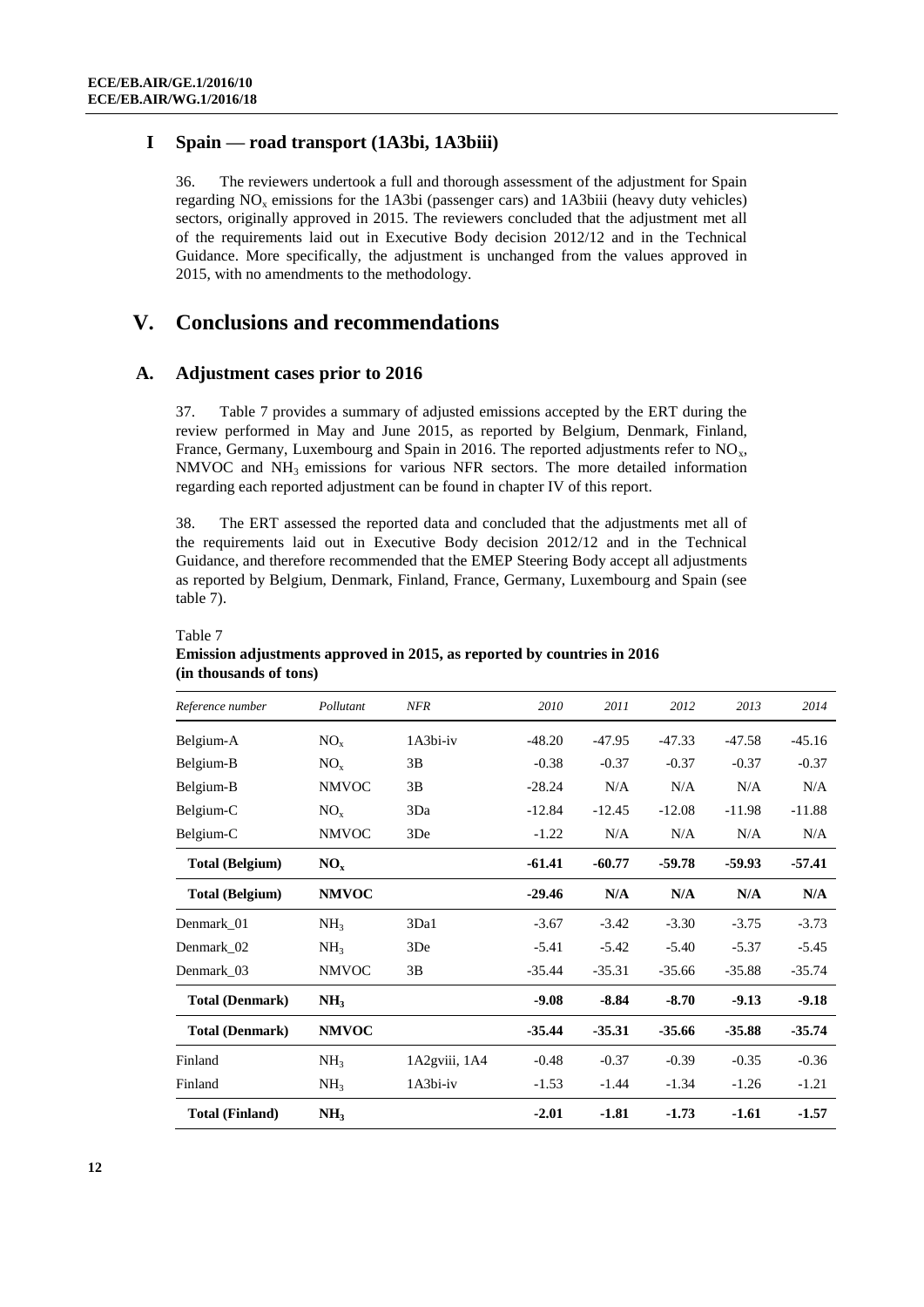| Reference number         | Pollutant       | NFR        | 2010      | 2011      | 2012      | 2013      | 2014      |
|--------------------------|-----------------|------------|-----------|-----------|-----------|-----------|-----------|
| France                   | $NO_{x}$        | $1A3bi-iv$ | $-146.91$ | $-153.00$ | $-150.10$ | $-151.20$ | $-145.55$ |
| <b>Total (France)</b>    | $NO_{v}$        | $1A3bi-iv$ | $-146.91$ | $-153.00$ | $-150.10$ | -151.20   | $-145.55$ |
| Germany                  | $NO_{x}$        | 3B, 3De    | $-110.82$ | $-121.23$ | $-116.88$ | $-119.62$ | $-122.14$ |
| Germany                  | <b>NMVOC</b>    | 3B, 3De    | $-201.23$ | $-200.69$ | $-204.13$ | $-208.68$ | $-211.04$ |
| <b>Total (Germany)</b>   | $NO_{x}$        |            | $-110.82$ | $-121.23$ | $-116.88$ | $-119.62$ | $-122.14$ |
| <b>Total (Germany)</b>   | <b>NMVOC</b>    |            | $-201.23$ | $-200.69$ | $-204.13$ | $-208.68$ | $-211.04$ |
| Luxembourg               | $NO_{x}$        | $1A3bi-iv$ | $-2.70$   | $-2.87$   | $-2.97$   | $-3.02$   | $-3.02$   |
| Total (Luxembourg) $NOx$ |                 |            | $-2.70$   | $-2.87$   | $-2.97$   | $-3.02$   | $-3.02$   |
| Spain                    | NO <sub>x</sub> | 1A3bi,iii  | $-126.97$ | $-121.42$ | $-111.22$ | N/A       | N/A       |
| <b>Total (Spain)</b>     | $NO_{x}$        |            | $-126.97$ | $-121.42$ | $-111.22$ | N/A       | N/A       |

### **B. 2016 adjustment cases**

39. Applications made by Germany and Luxembourg in 2016 for adjustments were assessed. In both cases the ERT determined that additional information was needed from the Parties to enable a sufficiently detailed review. Both Parties provided additional information. Based on the additional information provided, the ERT recommended that the adjustment applications for the two Parties be accepted .

40. Table 8 below provides a summary of the adjustment applications received in 2016, and the subsequent ERT recommendations to the EMEP Steering Body.

Table 8

**Adjustment applications received in 2016 and expert review team recommendations**

| Country    | <b>Sector</b>  | <b>NFR</b> | Pollutant       | Years         | <b>ERT</b> recommendation |
|------------|----------------|------------|-----------------|---------------|---------------------------|
| Germany    | Road transport | $1A3bi-iv$ | $NO_{x}$        | $2010 - 2014$ | Accept                    |
| Germany    | Agriculture    | 3Da2c. 3I  | $NO_{x}$        | $2010 - 2014$ | Accept                    |
| Germany    | Agriculture    | 3Da2c. 3I  | NH <sub>3</sub> | 2010-2014     | Accept                    |
| Luxembourg | Agriculture    | 3B, 3De    | $NO_{x}$        | $2010 - 2014$ | Accept                    |
| Luxembourg | Agriculture    | 3B, 3De    | <b>NMVOC</b>    | $2010 - 2014$ | Accept                    |

41. The detailed conclusions and recommendations regarding each 2016 adjustment application can be found in chapter III of this report. The ERT has prepared countryspecific reports containing detailed explanations of the findings. These explanations will be made available to the Parties and will also be published on the CEIP website.<sup>5</sup> The countryspecific reports of Germany and Luxembourg will be available as informal documents for the second session of the EMEP Steering Body and the Working Group on Effects.

<sup>5</sup> Se[e www.ceip.at/adjustments\\_gp/.](http://www.ceip.at/adjustments_gp/)